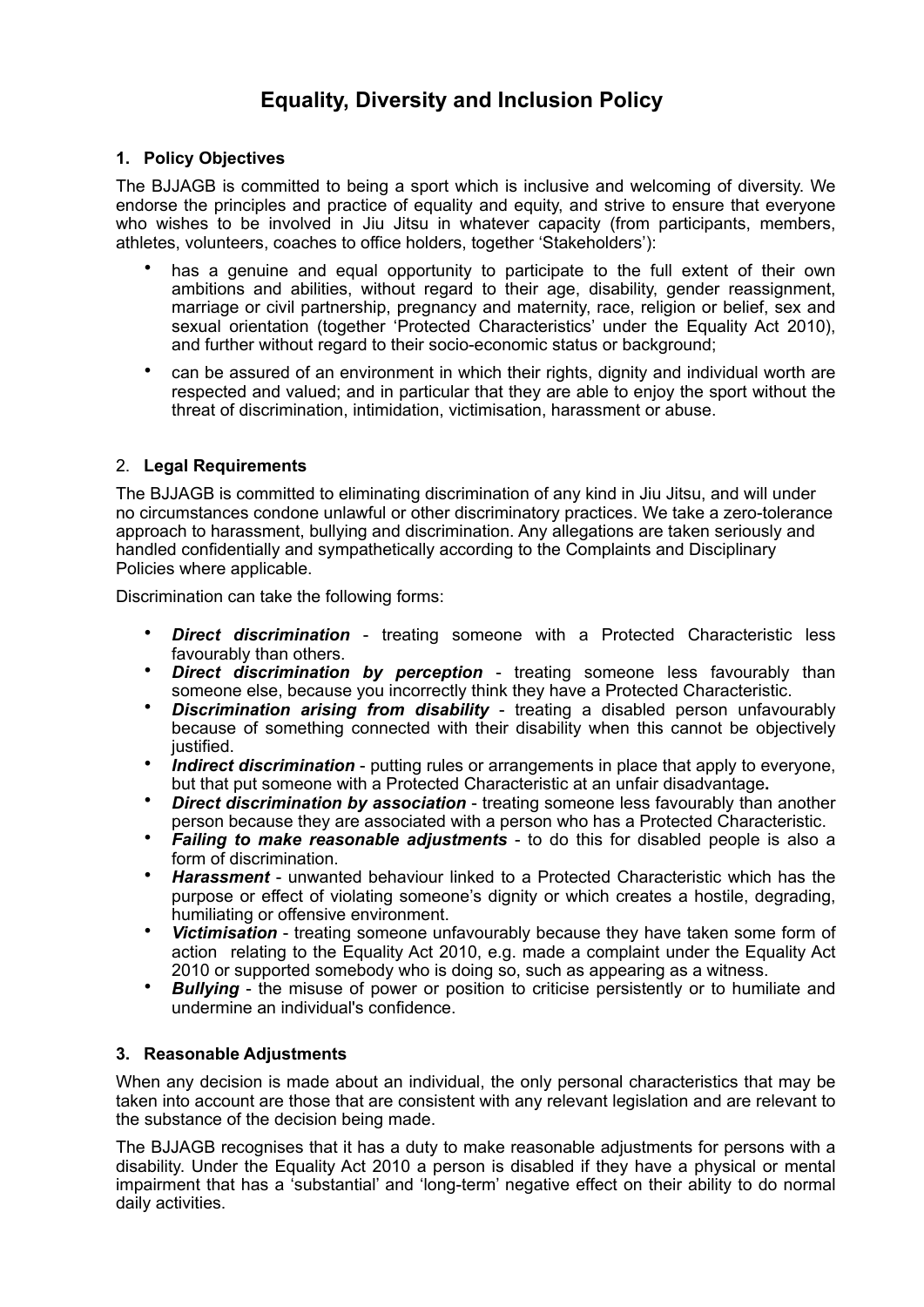The duty to make reasonable adjustments includes the removal, adaptation or alteration of physical features, if the physical features make it impossible or unreasonably difficult for people with Protected Characteristics to make use of services. In addition, when acting as a service provider, the BJJAGB has an obligation to think ahead and address any barriers that may impede people with Protected Characteristics from accessing its services.

# **4. Responsibility, Implementation and Communication**

#### **4.1 Responsibility**

- The BJJAGB Executive Committee is responsible for ensuring that this Policy is implemented, followed, and reviewed when appropriate. The Executive Committee is also responsible for ensuring that this Policy is enforced and any breaches are dealt with appropriately.
- The BJJAGB Equality, Diversity and Inclusion (EDI) Officer will ensure that equality, diversity and inclusion are included as an agenda item at Executive Committee meetings when appropriate and that the Executive Committee embeds EDI principles into their decisions and actions.
- The BJJAGB Chairman has the overall responsibility for the implementation of this Policy.
- Member organisations and clubs will ensure that they and their members are aware of and comply with the Policy, and that all reasonable and practical steps are taken to avoid discrimination, harassment and bullying and that any grievances are dealt with properly, fairly and as quickly as possible.

# **4.2 Implementation**

The Policy will be implemented through the following:

- The BJJAGB will regularly review its employment practices to ensure continuing compliance with relevant legislation, and with this Policy. Where applicable, the EDI Statement will be included in all job advertisements and the Policy will be included in relevant employee handbooks and will be referenced in any code of conduct.
- The BJJABG will offer training to all of its Executive Committee members to raise awareness of both collective and individual responsibilities; this will be compulsory for those who are involved in recruitment and selection process.
- Breaches of the Policy will be regarded as misconduct and could lead to disciplinary proceedings.
- The BJJAGB will collaborate fully with any surveys or other initiatives designed to assess the level of participation of different sections of the community in Jiu Jitsu and will take account of the findings in developing measures to promote and enhance the EDI principles in Jiu Jitsu.
- All BJJAGB member organisations and clubs will be required:
	- $\circ$  to adopt this Policy or produce their own (to be consistent with the BJJAGB Policy);
	- o take steps to ensure that their boards, committees, members, coaches and volunteers behave in accordance with the Policy, including where appropriate taking disciplinary action under the relevant procedures;
	- o ensure that access to membership is open and inclusive;
	- $\circ$  support such measures and initiatives that the BJJAGB may institute or take part in to advance the objectives of this Policy.

#### **3. Communication**

• A copy of this Policy, together with the EDI Statement, will be published on the BJJAGB website and all current and new member organisations and clubs and Stakeholders will be made aware of the Policy.